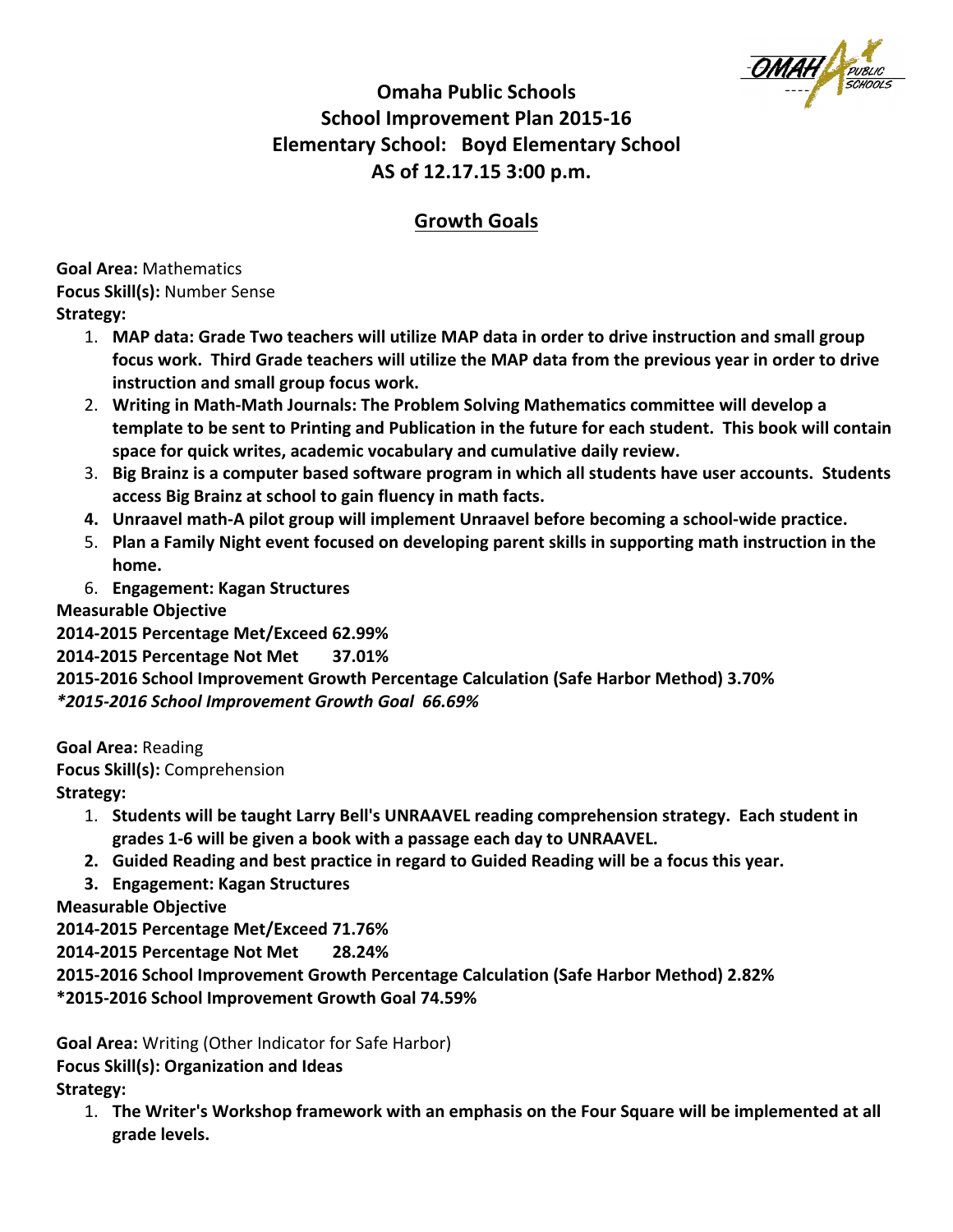#### 2. **Instruction will focus on the Six Traits. (mini-lessons)**

3. **Engagement: Kagan Structures**

#### **Measurable Objective**

2014-2015 Percentage Met/Exceed 40.98% 2014-2015 Percentage Not Met 59.02% 2015-2016 Goal 62%

**Goal Area:** Climate **Focus: Respect Strategy:** 

- 1. Silver Spoon cafeteria incentive- One class per grade level may be recognized each week. Each class can earn one point each day. The class at each grade level with the most points at the end of the week earns the Silver Spoon. Classes earn their point by demonstrating choices that are Safe, Respectful and Responsible as a group. A "3B" grid was created and distributed to staff members stating specific look for behaviors. Students are give descriptive feedback each day. The winning class is announced on the intercom weekly. In addition to being recognized as the Silver Spoon **Winner the winning class has the privilege of lining up first and an additional recess or additional** physical education class after three wins with Mrs. Larsen and Mr. Hilger.
- 2. Behavior grid development,"3B" Behavior Grid (Be respectful, Be Safe, and Be Responsible) to develop common language and student expectations. Behavior grid identifies expectations for All common areas, cafeteria, playground/recess, halls and sidewalks, restrooms, arrival and dismissal, bus and bus stop. Posters will be created for each area displaying the "3B" expectations for those areas. "3 B" Behavior slip is being created to recognize individual students who are following the **"3B"** expectation. At this time, the school utilizes Character Counts slips to recognize students following the "3B" expectations until our new slips are printed. Individual students and classes may be recognized by a Boyd staff member distributing a Character Counts or "3-B" slip. Character Counts or "3-B" slips are collected in each classroom. Each Friday, Teachers draw from the collection of Character Counts or "3-B" slips, and the office staff draws from the "All Class" Character Counts or "3-B" collection, 1 primary class and 1 intermediate class is drawn. Students who are selected from their individual classrooms come to the office to sign the "Beaver Best" bulletin board and receive a prize. "All Class" winners are recognized by their class picture displayed in our hallway display case.
- 3. Classroom Behavior Chart-Developed collaboratively with Boyd Staff to develop building wide consistency for classroom behavior expectations, pro. The Behavior chart is a fluid chart allowing students to move up and down the chart throughout the school day depending on the student's **behavior.** The chart displays, Excellent (blue), Ready to Learn (green), Friendly Reminder (green), Safe Seat/Problem Solving (Yellow), Buddy Room (orange), Positive Action Referral (Orange), Office **Referral** (red).
- 4. **Implemented Recess for All-Recess may not be taken from students as a consequence for behavior or academics.**
- 5. Character building curriculum distributed to classroom teachers from Guidance Counselor to support **the "3-B" (Be Safe, Be Responsible, Be Safe)**
- 6. Boyd Staff collaboratively decided to focus on the following Procedures and Routines for the 2015-16 **School year.**
	- a. **Hand Raising**
	- b. **Attention Getting and Non-Verbal Techniques**
	- c. **Giving Directions Explicitly**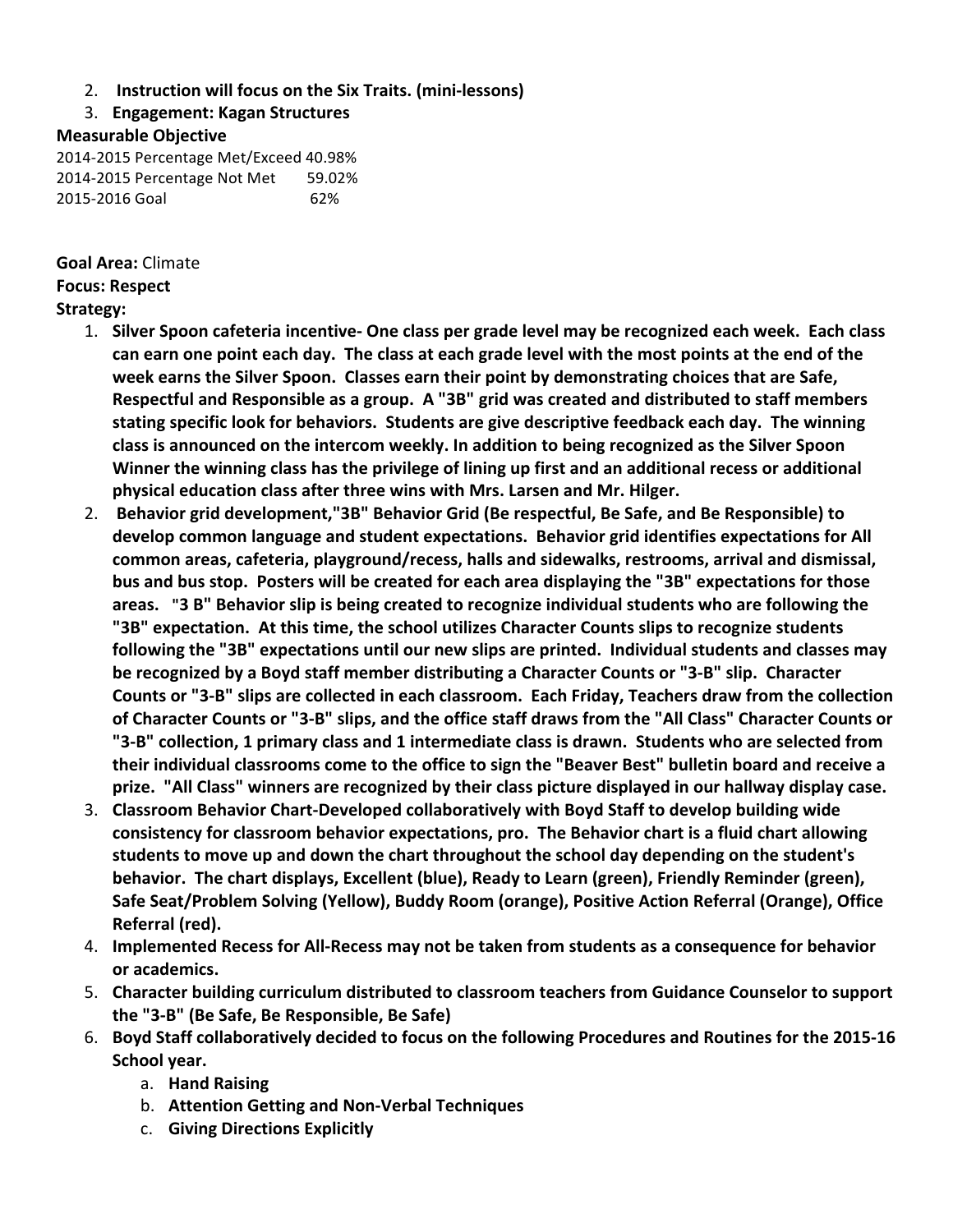- d. **Transitions every 20 minutes**
- e. **Finished Early?**
- 7. Weekly all Minnesota Humanities Cohorts: Story Circle Cohort, Immersions about Place (Mrs. Larsen, Ms. West, Mr. Urban, Ms. Redinbaugh, Ms. L. Phillips, Mrs. Kocsis, Ms. Miller)
- 8. Development of Hope Ambassador's Club. Students will be selected for the group based on their number of risk factors on the Intervention Indicator. Hope Ambassador's will have the opportunity to photograph something that gives them hope. The photographs will be featured in a traveling art **exhibit.**

**Measurable Objective, as reported on the Boyd Elementary School Climate Survey: Students at this school show respect for one another** 

#### **Staff 49.5**

**Student 59.2 (increase to 65) Parent 76.8** 

| <b>Grade Level Meetings</b> |                  |             |
|-----------------------------|------------------|-------------|
| <b>Grade Level</b>          | <b>Cycle Day</b> | <b>Time</b> |
| <b>ACP</b>                  |                  |             |
| Pre K & Head Start          |                  |             |
| Kindergarten                | 8                | 3:05-3:55   |
| <b>First Grade</b>          | 5                | 12:20-1:10  |
| Second Grade                | 2                | 2:10-3:00   |
| <b>Third Grade</b>          | 3                | 10:55-11:45 |
| <b>Fourth Grade</b>         |                  | 1:15-2:05   |
| <b>Fifth Grade</b>          | З                | 10:00-10:50 |
| Sixth Grade                 |                  | 9:05-9:55   |

### **Year-long Professional Development Plan**

| Week of:      | <b>Professional Development Topic</b>                    | Person(s) Responsible                 | Cost |
|---------------|----------------------------------------------------------|---------------------------------------|------|
| <b>August</b> | <b>Insert Building Choice Topic</b><br>۰                 | W. Schmidt, S. Christiansen           |      |
|               | (Provide May Leveled Assessment Turn-Key if<br>$\bullet$ |                                       |      |
|               | not previously presented)                                |                                       |      |
|               | <b>Building wide Procedures and Routines</b><br>۰        |                                       |      |
|               | recommended                                              |                                       |      |
|               | <b>Reinforce Balanced Literacy</b><br>٠                  |                                       |      |
|               | <b>Reinforce Engagement</b><br>۰                         |                                       |      |
| August 3      | Leadership Kick-off<br>$\bullet$                         | <b>Mark Evans</b>                     |      |
|               | Due Process Workshop (p.m.)<br>$\bullet$                 | <b>Office of School Support &amp;</b> |      |
|               | New Teacher Orientation (a.m.)<br>$\bullet$              | <b>Supervision</b>                    |      |
|               | New Teacher Building Orientation (p.m.)<br>$\bullet$     | <b>Human Resources/Staff</b>          |      |
|               |                                                          | <b>Development</b>                    |      |
|               |                                                          | <b>Leadership Team</b>                |      |
| August 4      | Due Process Workshop (p.m.)<br>$\bullet$                 | <b>Office of School Support &amp;</b> |      |
|               | New Teacher Orientation/Induction Ceremony<br>$\bullet$  | <b>Supervision</b>                    |      |
|               | (a.m)                                                    | <b>Human Resources/Staff</b>          |      |
|               | New Teacher Building Work Time (p.m.)<br>$\bullet$       | <b>Development</b>                    |      |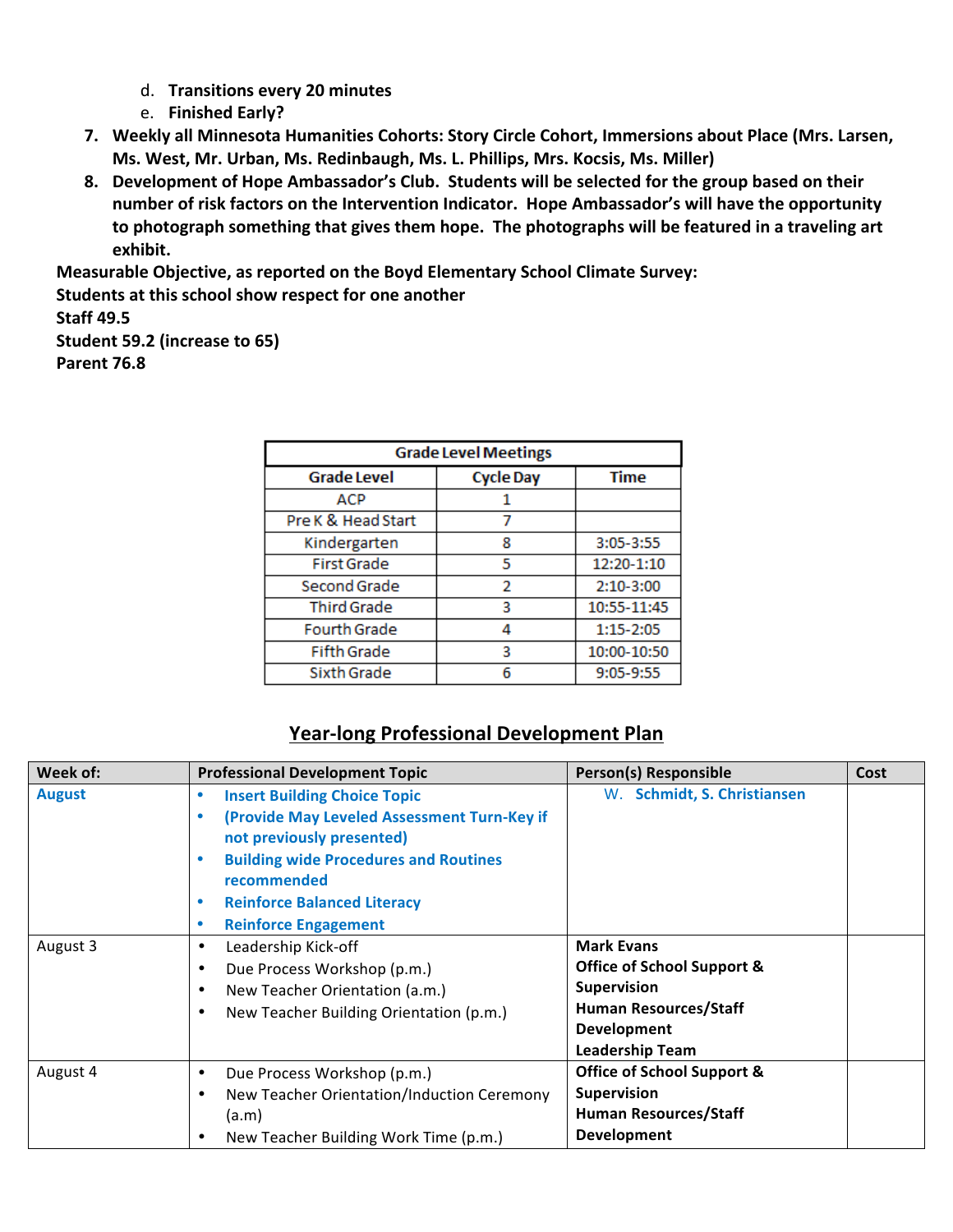|                |                                                                                              | <b>Leadership Team</b>            |
|----------------|----------------------------------------------------------------------------------------------|-----------------------------------|
|                |                                                                                              | Write in the names of             |
|                |                                                                                              | leadership team members           |
|                |                                                                                              |                                   |
| August 5       | Building SIP (1/2 day)<br>$\bullet$                                                          | <b>Leadership Team</b>            |
|                | Introductions of new staff, Handbook revisions,<br>$\bullet$                                 | Mrs. Larsen, Mr. Hilger           |
|                | building hours, Membership dates, Identified                                                 |                                   |
|                | key dates during the school year (curriculum                                                 |                                   |
|                | day 8/7, work day 8/11, open house 9/3, fall                                                 |                                   |
|                | festival 10/30, valentine's day events 2/12,)                                                |                                   |
|                | Voted on Parent-teacher conference                                                           |                                   |
|                | preference dates. Staff was encouraged to lock                                               |                                   |
|                | their doors and desks. Vehicle identification for                                            |                                   |
|                | parent-pick up discussion. Goals, schedules,                                                 |                                   |
|                | sub folder, info card, and Gallup Strengths are                                              |                                   |
|                | due September 1. Committee interest sheets<br>were distributed. Plan for the year was shared |                                   |
|                | with the staff.                                                                              |                                   |
|                | Teacher Planning and Preparation (1/2 day)<br>$\bullet$                                      |                                   |
| August 6 and 7 | August 6-Building SIP (1/2 day)-                                                             | <b>Curriculum Instruction and</b> |
|                | "Share a cup of success"                                                                     | <b>Assessment</b>                 |
|                | Data Review<br>٠                                                                             |                                   |
|                | <b>Staff Survey Results</b><br>٠                                                             |                                   |
|                | Watched video on Unraavel<br>$\bullet$                                                       | <b>Leadership Team</b>            |
|                | School Improvement Plan Consensus.<br>$\bullet$                                              | Mrs. Larsen, Mr. Hilger           |
|                | Staff collaborated and identified                                                            |                                   |
|                | Reading, Math, and Writing strategies                                                        |                                   |
|                | for the 2015-16 school year.                                                                 |                                   |
|                | Reading-(6 traits, writer's workshop,<br>$\bullet$                                           |                                   |
|                | Unraavel, and guided reading)                                                                |                                   |
|                | Math-MAP data, writing in math-Math                                                          |                                   |
|                | journals, daily cumulative review and                                                        |                                   |
|                | Big Brainz.                                                                                  |                                   |
|                | Writing-4 square                                                                             |                                   |
|                | Provided 2 Brain Breaks from                                                                 |                                   |
|                | "Energizing Brain Breaks" by David                                                           |                                   |
|                | Sladkey (Handshake #1 and Ear Nose                                                           |                                   |
|                | Switch)                                                                                      |                                   |
|                | Teacher Planning and Preparation (1/2                                                        |                                   |
|                | day)<br>August 7-Curriculum Day: One full day as assigned                                    |                                   |
|                |                                                                                              |                                   |
|                | by Curriculum Instruction and Assessment                                                     |                                   |
| August 10      | Building SIP (1/2 day)<br>$\bullet$                                                          | <b>Leadership Team</b>            |
|                | Staff viewed the "Happiness Advantage" TED<br>$\bullet$                                      | Mrs. Larsen, Mr. Hilger           |
|                | talk. Staff wrote a letter to self, sealed in an                                             |                                   |
|                | envelope, and gave to administration. The                                                    |                                   |
|                | letter contained their current positive feelings                                             |                                   |
|                |                                                                                              |                                   |
|                | and healthy reminders to take care of                                                        |                                   |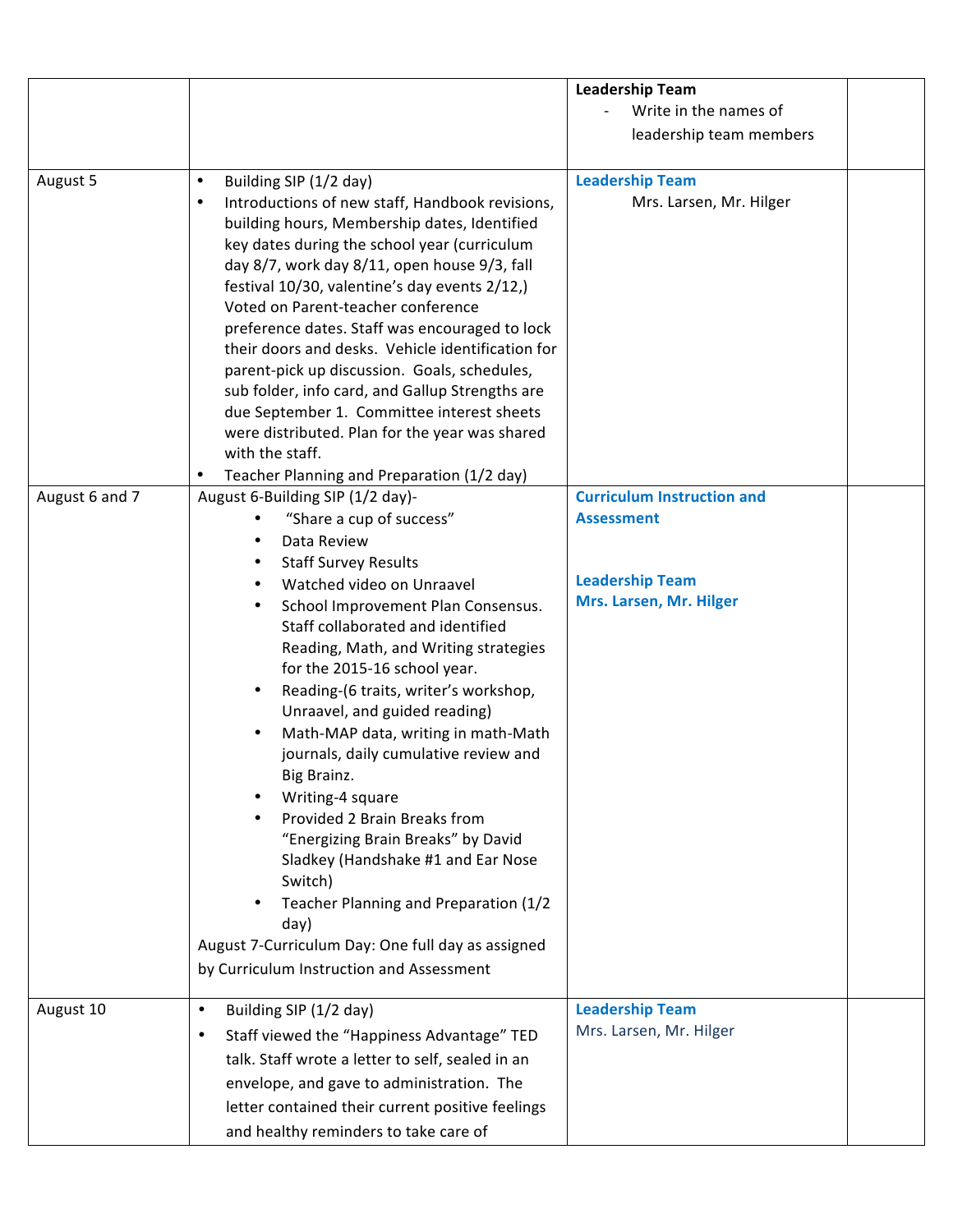|                     | themselves even in times of stress.                                     |                                                                           |  |
|---------------------|-------------------------------------------------------------------------|---------------------------------------------------------------------------|--|
|                     | Administration will distribute envelopes when                           |                                                                           |  |
|                     | staff appears in need of positive, healthy                              |                                                                           |  |
|                     | reminders during the school year.                                       |                                                                           |  |
|                     | School Wide Behavior Management Plan<br>$\bullet$                       |                                                                           |  |
|                     | creation and collaboration.                                             |                                                                           |  |
|                     | Blue Star (exceeding expectations)<br>٠                                 |                                                                           |  |
|                     | Ready to Learn/Friendly Reminder-Green,<br>$\bullet$                    |                                                                           |  |
|                     | Problem Solving Opportunity-Yellow, Buddy                               |                                                                           |  |
|                     | Room-Orange, PAC Room-Orange, Office-Red                                |                                                                           |  |
|                     | Staff selected the<br>$\bullet$                                         |                                                                           |  |
|                     | Top 5 Procedures and Routines.                                          |                                                                           |  |
|                     | 1. Hand Raising 2. Attention Getting and Non<br>$\bullet$               |                                                                           |  |
|                     | Verbal 3. Giving Directions Explicitly 4.                               |                                                                           |  |
|                     | Transitions every 20 minutes. 5. Finished Early?                        |                                                                           |  |
|                     | <b>Curriculum Day for Elementary Specialists</b><br>$\bullet$           |                                                                           |  |
|                     | Back to School Night 6:00 p.m.-7:00 p.m.<br>$\bullet$                   |                                                                           |  |
| August 11           | Teacher Planning and Preparation (1 day)<br>$\bullet$                   |                                                                           |  |
|                     |                                                                         |                                                                           |  |
| August 17           | PD presentation - Faculty Workshop<br>$\bullet$                         |                                                                           |  |
|                     | Instructional Leadership Team meeting<br>$\bullet$                      |                                                                           |  |
| August 17-18        | cancelled.<br>Two day coaching workshop for Principals and<br>$\bullet$ | <b>Kathy Kennedy</b>                                                      |  |
| (sign-up via        | Leaders who are new to Classroom Coaching                               | <b>Staff Development</b>                                                  |  |
| inservices.ops.org; |                                                                         |                                                                           |  |
| attend one day)     |                                                                         |                                                                           |  |
| August 24           | PD presentation - Faculty Workshop<br>$\bullet$                         |                                                                           |  |
|                     | -Distribute Committee list                                              |                                                                           |  |
|                     | -Dismissal procedure reminders (ensure a                                |                                                                           |  |
|                     | punctual dismissal, and proper mode of<br>transportation home)          |                                                                           |  |
|                     | -Deliver cafeteria "Silver Spoon" behavior                              |                                                                           |  |
|                     | management program.                                                     |                                                                           |  |
|                     | -Extra Specials brain storm.                                            |                                                                           |  |
| August 31           |                                                                         | <b>Health &amp; Wellness Committee</b>                                    |  |
|                     | Wellness & Problem Solving Committees<br>$\bullet$                      | Tamara Wixon, Sandy Prentis, Julie<br>Bullard, Sara Adams, Lisa Phillips, |  |
|                     | meeting                                                                 | Alexandra Phillips, Margy Bross                                           |  |
|                     |                                                                         | Christian Bryan, Bill Wixon                                               |  |
|                     |                                                                         |                                                                           |  |
|                     |                                                                         | <b>Problem Solving/Mathematics</b><br>Jaimey Thorson, Shirley Farrington  |  |
|                     |                                                                         | Katie Austerman, Gina Quedensley                                          |  |
|                     |                                                                         | Maria Henderson, Jessica Stungis                                          |  |
|                     |                                                                         | Stephanie Campbell                                                        |  |
|                     |                                                                         |                                                                           |  |
| <b>September</b>    | <b>Leveled Assessments</b>                                              | <b>Leadership Team</b>                                                    |  |
|                     | <b>Office 365 Sites</b>                                                 | Mrs. Larsen, Mr. Hilger                                                   |  |
|                     |                                                                         |                                                                           |  |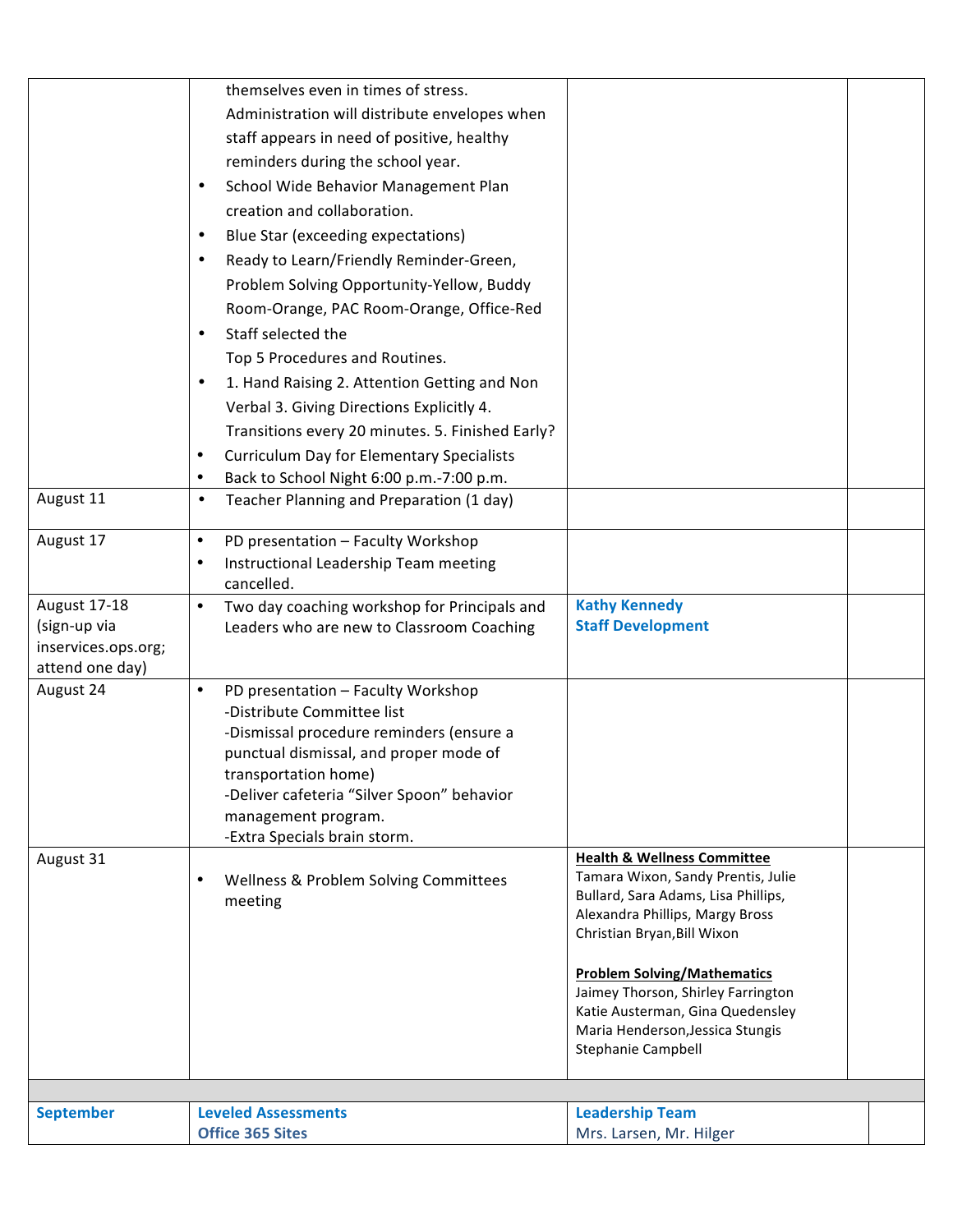| September 1         | <b>Principals' Meeting</b><br>$\bullet$                                         | <b>Curriculum Instruction and Assessment</b>           |
|---------------------|---------------------------------------------------------------------------------|--------------------------------------------------------|
|                     | MTSS B Tier 1                                                                   |                                                        |
|                     | Writing                                                                         |                                                        |
|                     | Minilesson: Best Instructional Practices                                        |                                                        |
|                     | Handbook Update                                                                 |                                                        |
|                     | Minilesson: Academic Action Plan Reboot<br>$\bullet$                            |                                                        |
| September 3         | Open House<br>$\bullet$                                                         |                                                        |
|                     | 6:00 p.m.-8:00 p.m.<br>$\bullet$                                                |                                                        |
| September 7         | Labor Day: No School Monday, Sept. 7<br>$\bullet$                               |                                                        |
| September 9         | Quarter 1 Progress Report Window Opens<br>$\bullet$                             |                                                        |
|                     |                                                                                 |                                                        |
| September 14        | Progress Report Window Due Date<br>$\bullet$                                    |                                                        |
| September 15 or 16  | One day refresher coaching workshop for<br>$\bullet$                            | <b>Kathy Kennedy</b>                                   |
| (sign-up via        | Principals and Instructional Leadership Team                                    | <b>Staff Development</b>                               |
| inservices.ops.org; | members who have completed previous                                             |                                                        |
| attend one day)     | classroom coaching workshops                                                    |                                                        |
| September 18        | Building SIP (1/2 day)<br>$\bullet$                                             | <b>Leadership Team</b>                                 |
|                     | Parent-Teacher Conferences collaboration re-<br>$\bullet$                       | Mrs. Larsen, Mr. Hilger                                |
|                     | vote.                                                                           |                                                        |
|                     | Deliver Leveled Assessments Turn-key.<br>$\bullet$                              | <b>SAT Process</b>                                     |
|                     | <b>SAT Process explanation</b><br>$\bullet$                                     | Jamie Redinbaugh, Lisa Phillips                        |
|                     | Homework Room Sign-up demonstration-One<br>$\bullet$                            | <b>Minnesota Humanities Committee</b>                  |
|                     | <b>Drive</b>                                                                    | Nolan Urban, Colleen Kocsis, Jamie                     |
|                     | Minnesota Humanities Boyd Team meeting<br>$\bullet$                             | Redinbaugh, Tracy Miller, Monica West                  |
|                     | 2:30-3:30 p.m.                                                                  | Lisa Phillips                                          |
|                     | Curriculum Day (Schedule TBD) (1/2 day)<br>$\bullet$                            |                                                        |
|                     | Specialists: Art, Music, PE, Library                                            |                                                        |
|                     | (follow building schedule)                                                      |                                                        |
|                     | Counselors: (follow building schedule)                                          |                                                        |
|                     | Nurses: (full day)                                                              |                                                        |
| September 21        | Team Plan (full day)<br>$\bullet$                                               | <b>Leadership Team</b>                                 |
|                     | A.M. Adopt-a-School Scavenger Hunt, Boyd &<br>$\bullet$                         | Mrs. Larsen, Mr. Hilger                                |
|                     | CIA sites scavenger hunt.                                                       |                                                        |
|                     | P.M. Offered Imagine Learning Training-<br>$\bullet$                            | <b>Imagine Learning</b><br>Joyce Johnson               |
|                     | computer lab- by Joyce Johnson Imagine                                          |                                                        |
|                     | Learning and/ or NDE Required Suicide<br>Prevention Training (Kognito training) |                                                        |
|                     | Data reflection by grade level<br>$\bullet$                                     |                                                        |
| September 28        | Language Arts & Climate/Culture (SSDS)<br>$\bullet$                             | LA/Reading                                             |
|                     | Committee meeting                                                               | Nolan Urban, Colleen Kocsis, Erin Loehr                |
|                     |                                                                                 | Katie Steele, Tracy Miller, Terri Hollendieck,         |
|                     |                                                                                 | Shaylyn Hanson, Stephanie Korth, Ashley                |
|                     |                                                                                 | Baumann                                                |
|                     |                                                                                 | <b>SSDS</b><br>Amanda Good, Sara Lee, Jamie Redinbaugh |
|                     |                                                                                 | Margy O'Loughlin, Shaylyn Hanson, Kristina             |
|                     |                                                                                 | Wellendorf, Allison Domsch, Debbie Benes               |
|                     | Data Analysis (Pre-screen Acuity)                                               |                                                        |
| <b>October</b>      | <b>Writing</b>                                                                  | <b>Leadership Team</b>                                 |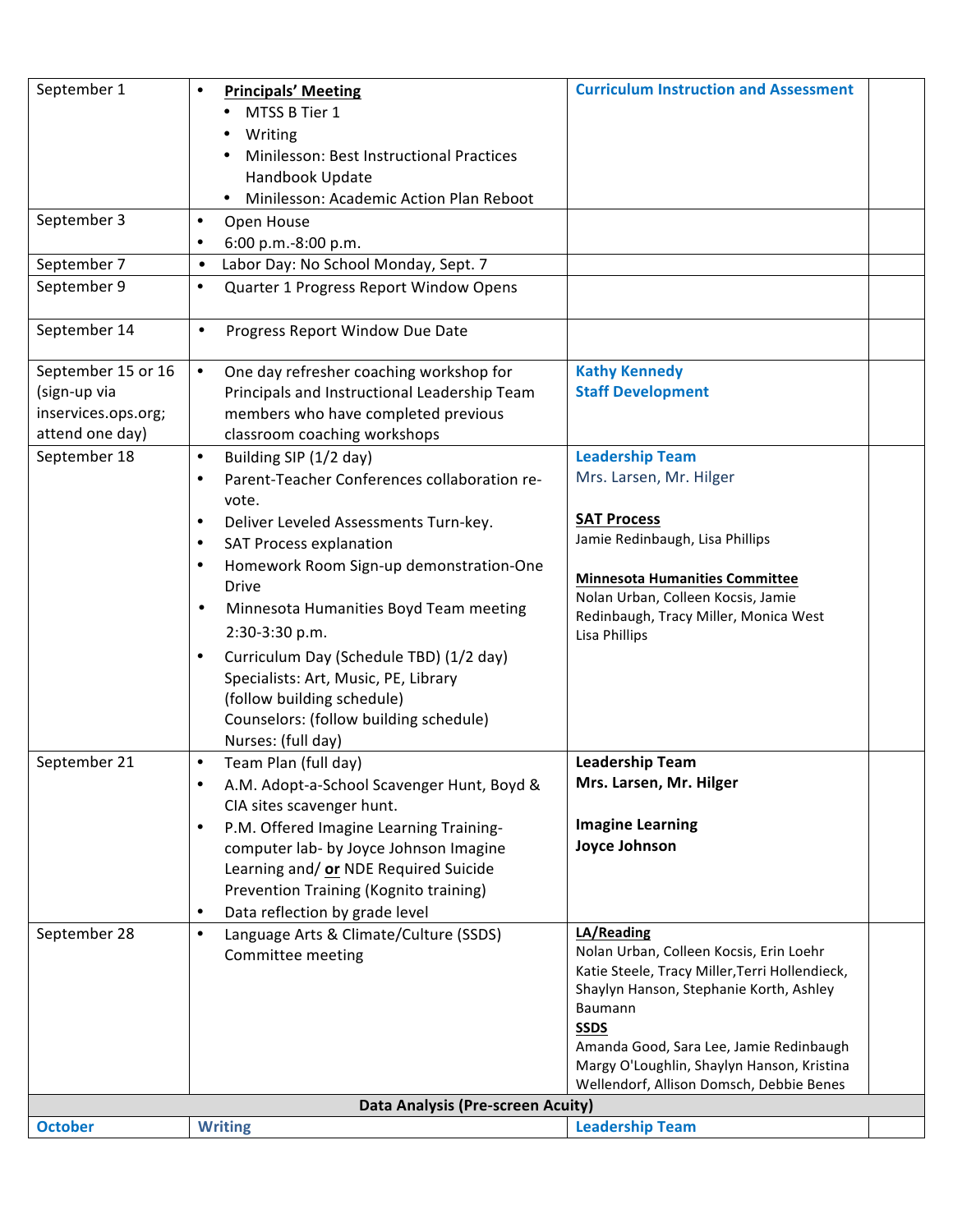|                                                                      |                                                                                                                                                                                                                                                                                                                                                                                                                                                                                                                                                                                                                                                                                                                                      | Mrs. Larsen, Mr. Hilger                                                                                                                      |  |
|----------------------------------------------------------------------|--------------------------------------------------------------------------------------------------------------------------------------------------------------------------------------------------------------------------------------------------------------------------------------------------------------------------------------------------------------------------------------------------------------------------------------------------------------------------------------------------------------------------------------------------------------------------------------------------------------------------------------------------------------------------------------------------------------------------------------|----------------------------------------------------------------------------------------------------------------------------------------------|--|
| October 5<br>October 9                                               | Instructional Leadership Team meeting<br>Copies<br>$\bullet$<br>Annual Order<br>$\bullet$<br>Grade level meetings<br>$\bullet$<br>TEAM days<br>٠<br>Dismissal/Lunch<br>$\bullet$<br>Dress Code<br>$\bullet$<br>Behavior<br>$\bullet$<br>$\bullet$<br>Quarter 1 Report Card Window Opens                                                                                                                                                                                                                                                                                                                                                                                                                                              | <b>ILT</b><br>Colleen Kocsis , Christian Bryan, Julie Bullard<br>Tracy Froien, Katie Steele, Gina Quedensley,<br>Monica West, Shaylyn Hanson |  |
| October 12                                                           | <b>Crisis Team meeting</b><br>$\bullet$                                                                                                                                                                                                                                                                                                                                                                                                                                                                                                                                                                                                                                                                                              | <b>Crisis Team</b><br>Jamie Redinbaugh, Margy Bross<br>Colleen Kocsis, Ashley Baumann<br>Bill Wixon, Katie Steele, Monica West               |  |
| October 13                                                           | <b>•Principals' Meeting</b><br><b>Math Focus</b><br><b>Minilessons: Standardized Grading Practices</b><br>and Special Needs Grading<br>Office 365 Sites<br>$\bullet$                                                                                                                                                                                                                                                                                                                                                                                                                                                                                                                                                                 | <b>Curriculum Instruction and Assessment</b>                                                                                                 |  |
| October 16                                                           | Quarter 1 Report Card Window Due Date<br>$\bullet$                                                                                                                                                                                                                                                                                                                                                                                                                                                                                                                                                                                                                                                                                   |                                                                                                                                              |  |
| October 15 or 16<br>(schedule TBD:<br>attend one 1/2 day<br>session) | $\bullet$<br>Coaching practice sessions for Principals and<br><b>District Coaching Team members</b>                                                                                                                                                                                                                                                                                                                                                                                                                                                                                                                                                                                                                                  | <b>Kathy Kennedy</b><br><b>Curriculum Instruction and Assessment</b>                                                                         |  |
| October 19                                                           | Staff meeting<br>Celebrations!<br>Distribution Teacher Appraisal Handbooks<br>Harvest Party/Halloween Committee<br>$\bullet$<br>Conferences/TEAM day agenda<br>SSDS survey results<br>Annual Order<br>Picture Re-takes<br>Spelling Bee Update (Pertains to grades 3-<br>6)<br>Classroom Spelling Bee, need Classroom<br>Winner & Alternate by 11/6/15<br>Responsibility to contact the parents of the<br>$\bullet$<br>classroom winner and alternate (in the<br>event the classroom winner is unavailable,<br>your student would participate) to invite<br>them to school wide Spelling bee 11/24/15<br>@ 9:30 a.m. in the Auditorium. Please<br>District Bee is scheduled for Thursday,<br>February 4, 2016 at 6:00 p.m. in the TAC | <b>Leadership Team</b><br>Mrs. Larsen, Mr. Hilger                                                                                            |  |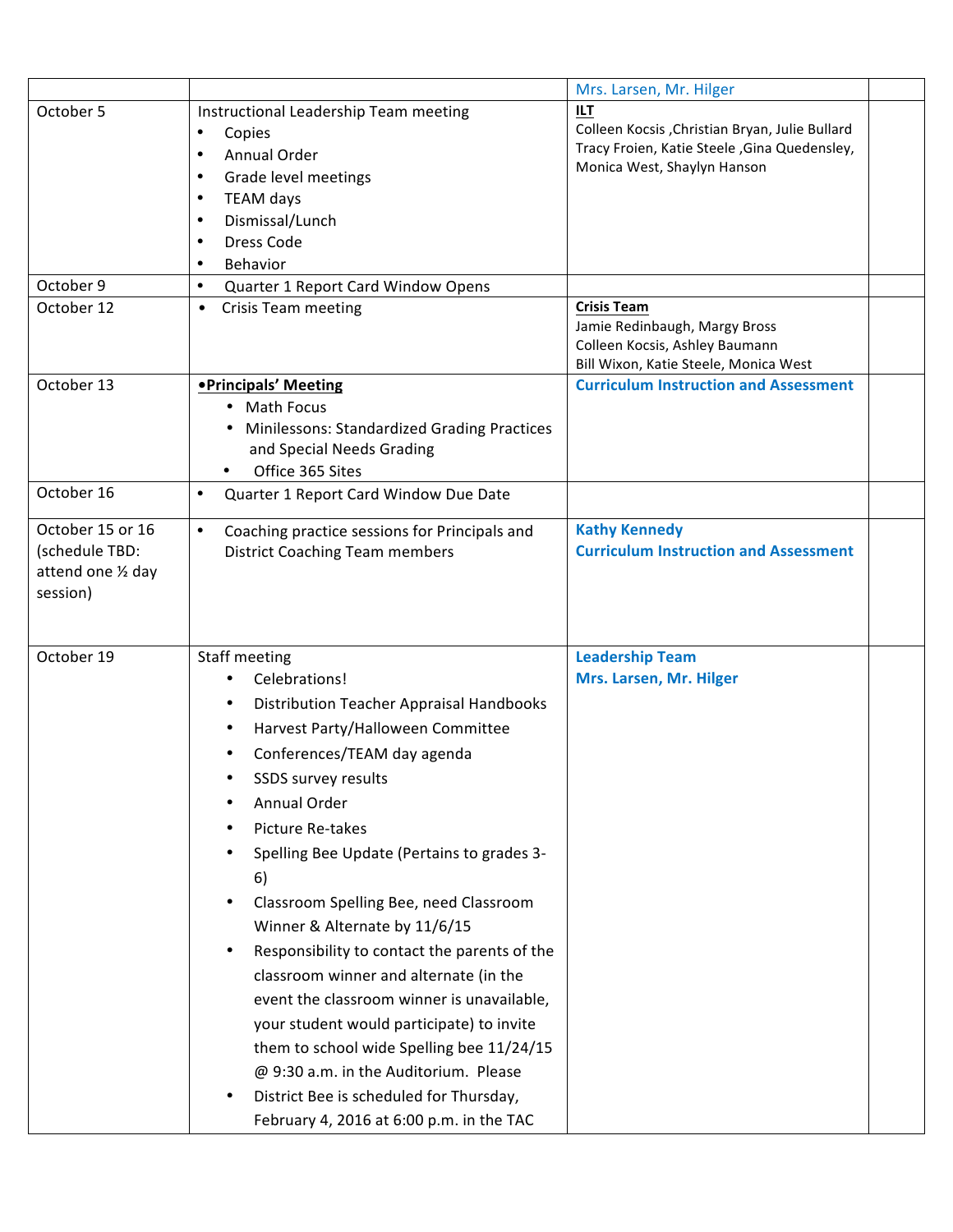|                 | Board Room.                                                                             |                                                                             |
|-----------------|-----------------------------------------------------------------------------------------|-----------------------------------------------------------------------------|
|                 | If any accommodations are needed, please                                                |                                                                             |
|                 | notify Mr. Hilger as soon as possible.                                                  |                                                                             |
|                 | Red Ribbon Week                                                                         |                                                                             |
|                 | ٠                                                                                       |                                                                             |
|                 | <b>Behaviors (SAT)</b>                                                                  |                                                                             |
|                 | School Improvement Plan                                                                 |                                                                             |
|                 | Tentative Evacuation Drill date- 11/2/15 @                                              |                                                                             |
|                 | 9:30 a.m.                                                                               |                                                                             |
|                 | Approved Accommodations update #29                                                      |                                                                             |
|                 | Boyd Website-usernames, password-reset                                                  |                                                                             |
| October 21      | <b>Parent-Teacher Conferences</b><br>$\bullet$                                          |                                                                             |
|                 | 4:30 p.m.-8:00 p.m.<br>$\bullet$                                                        |                                                                             |
| October 22      | <b>Team Planning</b><br>$\bullet$                                                       | Leadership Team<br>Mrs. Larsen, Mr. Hilger                                  |
|                 | Deliver Writing Turn-key<br>$\bullet$<br><b>Parent-Teacher Conferences</b><br>$\bullet$ |                                                                             |
|                 | 12:00 p.m.-8:00 p.m.<br>$\bullet$                                                       |                                                                             |
|                 |                                                                                         |                                                                             |
| October 19-23   | <b>Parent-Teacher Conferences</b><br>$\bullet$                                          |                                                                             |
|                 | $10/21/15$ •<br>4:30 p.m.-8:00 p.m.                                                     |                                                                             |
|                 | 10/22/15<br>12:00 p.m.-8:00 p.m.                                                        |                                                                             |
| October 23      | Staff not present                                                                       |                                                                             |
| October 26      | Minnesota Humanities Committee                                                          | <b>Minnesota Humanities Committee</b>                                       |
|                 |                                                                                         | Nolan Urban, Colleen Kocsis, Jamie<br>Redinbaugh, Tracy Miller, Monica West |
|                 |                                                                                         | Lisa Phillips                                                               |
|                 | Data Analysis and Progress Monitoring (First Quarter Grades and Acuity)                 |                                                                             |
| <b>November</b> | <b>Writing</b>                                                                          | <b>Leadership Team</b>                                                      |
|                 |                                                                                         | Mrs. Larsen, Mr. Hilger                                                     |
| November 2      | Instructional Leadership Team Meeting                                                   | <b>ILT</b>                                                                  |
|                 | Halloween Parade<br>$\bullet$                                                           | Colleen Kocsis, Christian Bryan, Julie Bullard,                             |
|                 | <b>Evacuation Drill</b><br>$\bullet$                                                    | Tracy Froien, Katie Steele, Gina Quedensley,<br>Monica West, Shaylyn Hanson |
|                 | <b>Busy Kits</b><br>$\bullet$                                                           |                                                                             |
|                 | Walkie-talkie location change and timer<br>$\bullet$                                    |                                                                             |
|                 | <b>Parent Teacher conferences</b>                                                       |                                                                             |
|                 | TEAM Day agenda                                                                         |                                                                             |
|                 | Spirit Day attire<br>$\bullet$                                                          |                                                                             |
|                 | Lesson Plan review                                                                      |                                                                             |
|                 | Grab n Go Breakfast                                                                     |                                                                             |
|                 | Dating Violence ERIP<br>$\bullet$<br><b>Focus Walls</b>                                 |                                                                             |
|                 | <b>Technology Resources</b>                                                             |                                                                             |
|                 | <b>Support Staff Meeting</b>                                                            |                                                                             |
| November 9      | Wellness & Problem Solving Committees<br>$\bullet$                                      | <b>Health &amp; Wellness Committee</b>                                      |
|                 |                                                                                         | Tamara Wixon, Sandy Prentis, Julie Bullard,                                 |
|                 |                                                                                         | Sara Adams, Lisa Phillips, Alexandra Phillips,                              |
|                 |                                                                                         | Margy Bross, Christian Bryan, Bill Wixon                                    |
|                 |                                                                                         |                                                                             |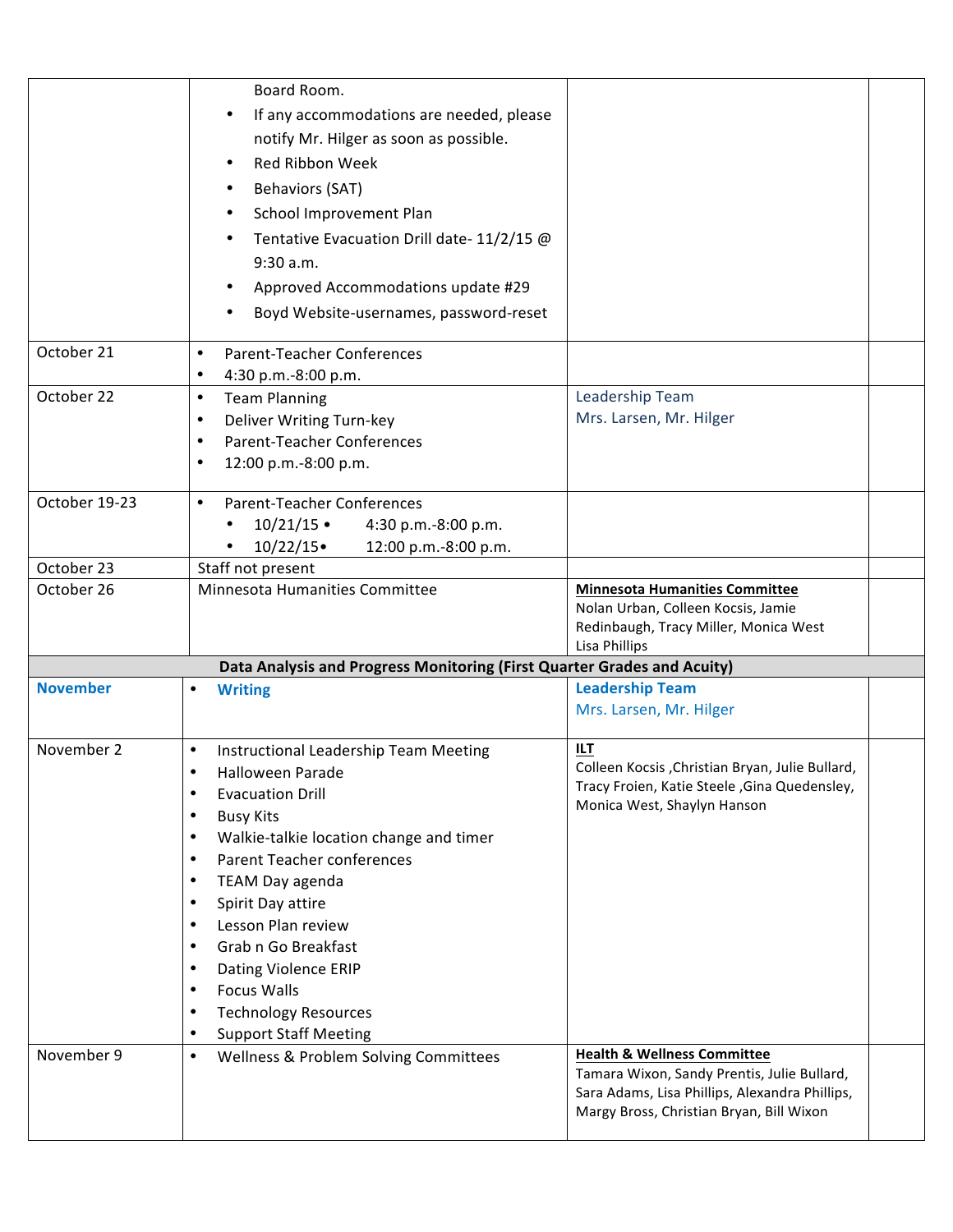|                    |                                                             | <b>Problem Solving/Mathematics</b>           |
|--------------------|-------------------------------------------------------------|----------------------------------------------|
|                    |                                                             | Jaimey Thorson, Shirley Farrington           |
|                    |                                                             | Katie Austerman, Gina Quedensley             |
|                    |                                                             | Maria Henderson, Jessica Stungis             |
|                    |                                                             | Stephanie Campbell                           |
| November 10        | <b>Principals' Meeting</b><br>$\bullet$                     | <b>Curriculum Instruction and Assessment</b> |
|                    | • AQuESTT                                                   |                                              |
|                    | • Minilesson: Coaching for Teachers                         |                                              |
| November 12 or 13  | $\bullet$<br>Coaching practice sessions for Leadership Team | <b>District Coaching Team</b>                |
| (schedule TBD:     | members                                                     |                                              |
| attend one 1/2 day | <b>Leveled Assessments</b><br>$\bullet$                     |                                              |
| session)           |                                                             |                                              |
| November 16        | $\bullet$<br><b>Staff Meeting</b>                           | Mrs. Larsen, Mr. Hilger                      |
|                    | Celebrations                                                |                                              |
|                    | <b>AQuestt</b><br>$\bullet$                                 |                                              |
|                    | Problem Solving Committee                                   |                                              |
|                    | <b>Volleyball Game</b>                                      |                                              |
|                    | <b>Indoor Recess</b>                                        |                                              |
|                    | Purple Hands Pledge<br>٠                                    |                                              |
|                    | Annual Order                                                |                                              |
|                    | <b>TEAM day Mandt Training</b>                              |                                              |
|                    | Silver Spoon                                                |                                              |
|                    | 2 <sup>nd</sup> Quarter Progress Report Window Opens        |                                              |
| November 20        | $\bullet$                                                   |                                              |
|                    | 2 <sup>nd</sup> Quarter Progress Report Window Due Date     | <b>Winter Program Committee</b>              |
| November 23        | Winter Program Committee meeting<br>$\bullet$               | Tamara Wixon, Shirley Farrington             |
|                    |                                                             | Jessica Stungis, Margy O'Loughlin            |
|                    |                                                             | Stephanie Campbell, Katie Austerman          |
| November 25        | Building SIP (1/2 day)<br>$\bullet$                         | <b>Leadership Team</b>                       |
|                    | Mandt Training-Ms. Brightman A.M.<br>$\bullet$              | <b>Ms. Adia Brightman and Chris Young</b>    |
|                    | Teacher Inservice/Work Day (1/2 day)                        | Mrs. Larsen, Mr. Hilger                      |
|                    |                                                             |                                              |
| November 30        |                                                             | Winter Program Committee                     |
|                    | Winter Program Committee meeting                            | Tamara Wixon, Shirley Farrington             |
|                    |                                                             | Jessica Stungis, Margy O'Loughlin            |
|                    |                                                             | Stephanie Campbell, Katie Austerman          |
|                    |                                                             |                                              |
| <b>December</b>    | <b>AQUESTT</b><br>$\bullet$                                 | <b>Leadership Team</b>                       |
|                    | <b>MTSS B Tier 1</b>                                        | Mrs. Larsen, Mr. Hilger                      |
| December 1         | <b>Principals' Meeting</b><br>$\bullet$                     | <b>Curriculum Instruction and Assessment</b> |
|                    | • Data Ownership                                            |                                              |
|                    | Minilesson: MTSS B Tier I                                   |                                              |
|                    |                                                             |                                              |
| December 7         | <b>Staff Meeting:</b><br>٠                                  | Leadership Team                              |
|                    | Video<br>$\bullet$                                          | Mrs. Larsen, Mr. Hilger                      |
|                    | Jeans (PTA events and Theme Days)<br>$\bullet$              |                                              |
|                    | <b>Testing Practices and Procedures</b>                     |                                              |
|                    | MTSS B Tier 1                                               |                                              |
|                    | Kagan Materials - Team Mats, MI Structures and              |                                              |
|                    | <b>Cooperative Learning Structures</b>                      |                                              |
|                    | 4 <sup>th</sup> grade writing support                       |                                              |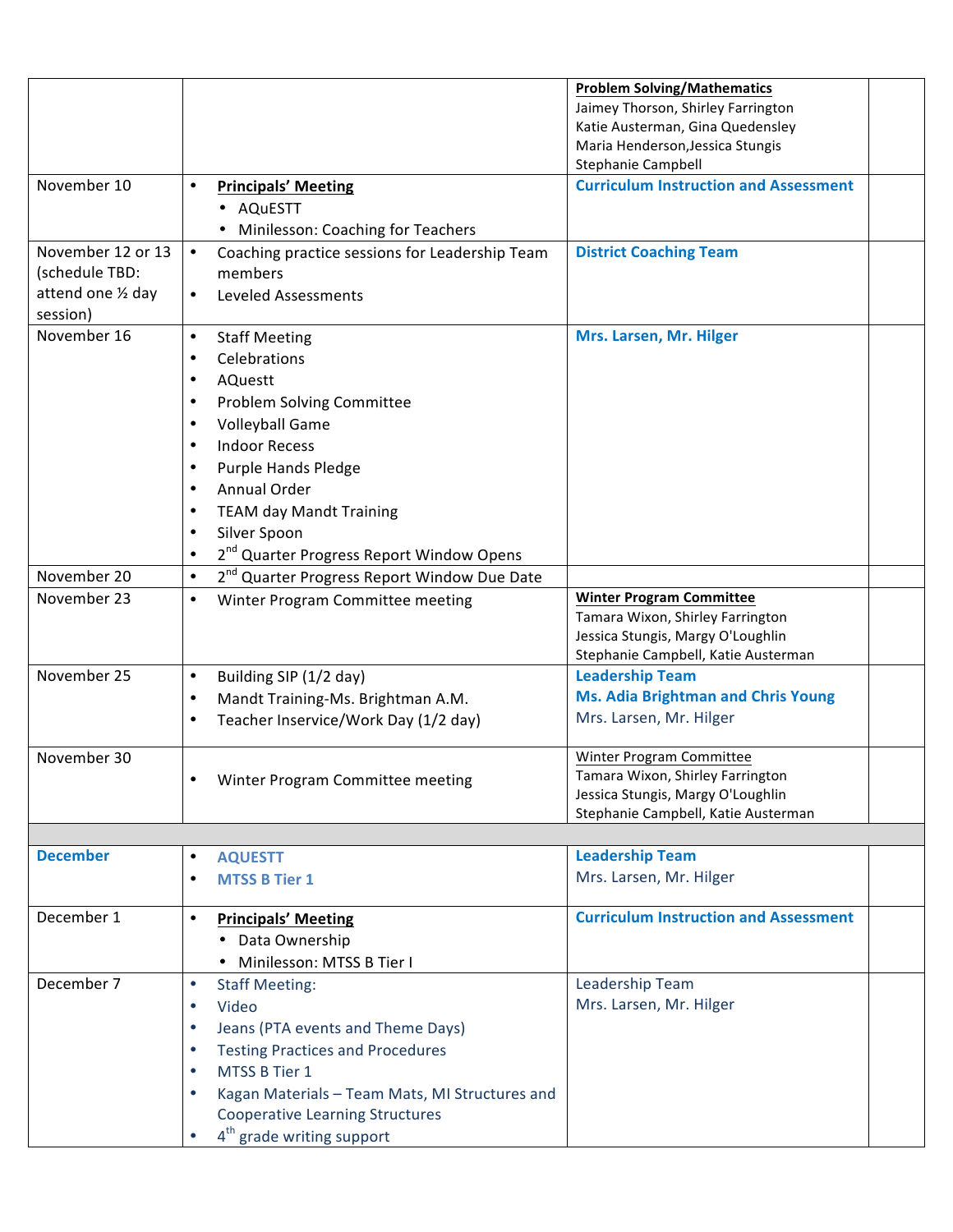|                                | Have a heart campaign<br>$\bullet$                                                  |                                                                                                                                                                                                                                                                                                                   |
|--------------------------------|-------------------------------------------------------------------------------------|-------------------------------------------------------------------------------------------------------------------------------------------------------------------------------------------------------------------------------------------------------------------------------------------------------------------|
|                                | 180 days of science.<br>$\bullet$                                                   |                                                                                                                                                                                                                                                                                                                   |
| December 10                    | 2 <sup>nd</sup> Quarter Report Card Window Opens<br>$\bullet$                       |                                                                                                                                                                                                                                                                                                                   |
| December 14                    | 2nd Quarter Report Card Window Cont.<br>$\bullet$                                   | Leadership Team                                                                                                                                                                                                                                                                                                   |
|                                |                                                                                     | Mrs. Larsen, Mr. Hilger                                                                                                                                                                                                                                                                                           |
| December 16                    | 2 <sup>nd</sup> Quarter Report Card Window Due Date<br>$\bullet$                    |                                                                                                                                                                                                                                                                                                                   |
|                                | <b>Data Analysis (Acuity Diagnostic)</b>                                            |                                                                                                                                                                                                                                                                                                                   |
| <b>January</b>                 | <b>One Drive</b>                                                                    | <b>Leadership Team</b>                                                                                                                                                                                                                                                                                            |
|                                | <b>ELPA 21</b>                                                                      | Mrs. Larsen, Mr. Hilger                                                                                                                                                                                                                                                                                           |
|                                | <b>Grade Level Meeting Topic:</b>                                                   |                                                                                                                                                                                                                                                                                                                   |
|                                | <b>Kagan Structure Revisit</b>                                                      |                                                                                                                                                                                                                                                                                                                   |
| January 4                      | Teacher Planning and Preparation (full day)<br>(Teacher Work Day: Monday, Jan. 4th) |                                                                                                                                                                                                                                                                                                                   |
| January 11                     | Language Arts & Climate/Culture (SSDS)<br>$\bullet$<br>Committee                    | LA/Reading<br>Nolan Urban, Colleen Kocsis, Erin Loehr<br>Katie Steele, Tracy Miller, Terri Hollendieck,<br>Shaylyn Hanson, Stephanie Korth, Ashley<br>Baumann<br><b>SSDS</b><br>Amanda Good, Sara Lee, Jamie Redinbaugh<br>Margy O'Loughlin, Shaylyn Hanson, Kristina<br>Wellendorf, Allison Domsch, Debbie Benes |
| January 12                     | <b>Principals' Meeting</b><br>$\bullet$<br><b>Teacher Appraisal Calibration</b>     | <b>Human Resources</b>                                                                                                                                                                                                                                                                                            |
| January 18                     | MLK Jr. Day: No school Monday, Jan. 18th<br>$\bullet$                               |                                                                                                                                                                                                                                                                                                                   |
| January 25                     | <b>Staff Meeting:</b><br>$\bullet$                                                  | Mrs. Larsen, Mr. Hilger,                                                                                                                                                                                                                                                                                          |
|                                | Return self-written letters and encourage to<br>$\bullet$                           | Mrs. Cheryl Sparks, Ms. Katie Steele                                                                                                                                                                                                                                                                              |
|                                | narrow down favorite quote                                                          |                                                                                                                                                                                                                                                                                                                   |
|                                | ELPA 21 Learning Modules by grade level bands<br>$\bullet$                          |                                                                                                                                                                                                                                                                                                                   |
|                                | State NDE Website (10 minutes)                                                      |                                                                                                                                                                                                                                                                                                                   |
|                                | One Drive Training<br>$\bullet$                                                     |                                                                                                                                                                                                                                                                                                                   |
| January 28 or 29               | Coaching practice sessions for Principals and<br>$\bullet$                          | <b>Kathy Kennedy</b>                                                                                                                                                                                                                                                                                              |
| (schedule TBD:                 | <b>District Coaching Team members</b>                                               |                                                                                                                                                                                                                                                                                                                   |
| attend one 1/2 day<br>session) |                                                                                     |                                                                                                                                                                                                                                                                                                                   |
| January 29                     | 3rd Quarter Progress Report Card Due Date<br>$\bullet$                              |                                                                                                                                                                                                                                                                                                                   |
|                                | Data Analysis and Progress Monitoring (Semester Grades and Acuity)                  |                                                                                                                                                                                                                                                                                                                   |
| <b>February</b>                | <b>Guided Reading</b>                                                               | <b>Leadership Team</b>                                                                                                                                                                                                                                                                                            |
|                                | <b>Go Math!</b>                                                                     | Mrs. Larsen, Mr. Hilger                                                                                                                                                                                                                                                                                           |
|                                |                                                                                     |                                                                                                                                                                                                                                                                                                                   |
| February 1                     | Instructional Leadership Team<br>$\bullet$                                          | ILT.                                                                                                                                                                                                                                                                                                              |
|                                |                                                                                     | Colleen Kocsis , Christian Bryan, Julie Bullard,                                                                                                                                                                                                                                                                  |
|                                |                                                                                     | Tracy Froien, Katie Steele, Gina Quedensley,                                                                                                                                                                                                                                                                      |
|                                |                                                                                     | Monica West, Shaylyn Hanson                                                                                                                                                                                                                                                                                       |
| February 8                     | $\bullet$                                                                           | <b>Minnesota Humanities Committee</b><br>Nolan Urban, Colleen Kocsis, Jamie                                                                                                                                                                                                                                       |
|                                | Minnesota Humanities Committee                                                      | Redinbaugh, Tracy Miller, Monica West                                                                                                                                                                                                                                                                             |
|                                |                                                                                     | Lisa Phillips                                                                                                                                                                                                                                                                                                     |
| February 9                     | $\bullet$<br><b>Principals' Meeting</b>                                             | <b>Curriculum Instruction and Assessment</b>                                                                                                                                                                                                                                                                      |
|                                | <b>TBD</b>                                                                          |                                                                                                                                                                                                                                                                                                                   |
|                                | Minilesson: MTSSB Tier 1                                                            |                                                                                                                                                                                                                                                                                                                   |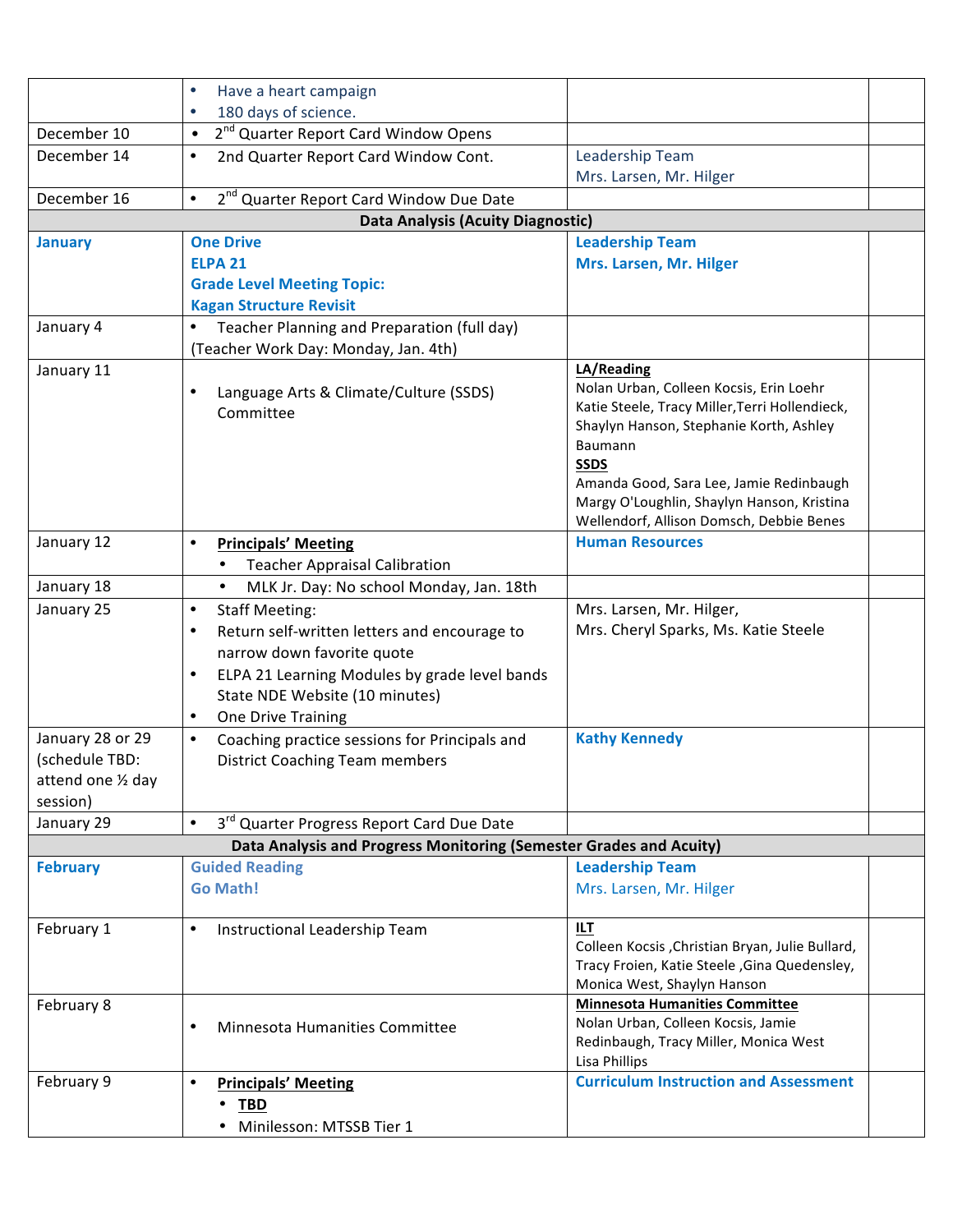|                    | • Minilesson: Leveled Assessments                                  |                                                                                           |  |
|--------------------|--------------------------------------------------------------------|-------------------------------------------------------------------------------------------|--|
| February 12        | TEAM Plan (Early Dismissal 1:15 p.m.)<br>$\bullet$                 |                                                                                           |  |
|                    | Team Building art project (Motivational Quote)                     |                                                                                           |  |
| February 15        | President's Day: No school Monday, Feb. 15th<br>$\bullet$          |                                                                                           |  |
| February 18 or 19  | Coaching practice sessions for<br>$\bullet$                        |                                                                                           |  |
| (schedule TBD:     | Leadership Team members                                            | <b>District Coaching Team</b>                                                             |  |
| attend one 1/2 day |                                                                    |                                                                                           |  |
| session)           |                                                                    |                                                                                           |  |
| February 22        | Go Math! Writing in Math<br>$\bullet$                              | Mrs. Larsen, Mr. Hilger, Mrs. Schovanec                                                   |  |
|                    | Affective, Writing to Solve a Problem, Writing                     |                                                                                           |  |
|                    | About a Math Concept                                               |                                                                                           |  |
|                    | Entrance Ticket-"Write a note to a student"<br>$\bullet$           |                                                                                           |  |
| February 22-26     | <b>Parent-Teacher Conferences</b><br>$\bullet$                     |                                                                                           |  |
| February 24        | Parent-Teacher Conferences- 4:30 p.m.-8:00<br>$\bullet$            |                                                                                           |  |
|                    | p.m.                                                               |                                                                                           |  |
| February 25        | Team Planning 1/2 Day Guided Reading<br>$\bullet$                  | Mrs. Briana Larsen                                                                        |  |
|                    | Model how to use the continuum, teachers                           | Mr. Scott Hilger                                                                          |  |
|                    | practice with a grade level appropriate text                       | Mrs. Val Schovanec<br>Mrs. Cheryl Sparks                                                  |  |
|                    | 9:00 am-10:00 am                                                   |                                                                                           |  |
|                    | Data Analysis<br>٠                                                 |                                                                                           |  |
|                    | Parent-Teacher Conferences 12:00 p.m.-8:00                         |                                                                                           |  |
|                    | p.m.                                                               |                                                                                           |  |
|                    |                                                                    |                                                                                           |  |
| February 29        |                                                                    | LA/Reading<br>Nolan Urban, Colleen Kocsis, Erin Loehr                                     |  |
|                    | Language Arts & Climate/Culture (SSDS)                             | Katie Steele, Tracy Miller, Terri Hollendieck,                                            |  |
|                    | Commitee                                                           | Shaylyn Hanson, Stephanie Korth, Ashley                                                   |  |
|                    |                                                                    | Baumann                                                                                   |  |
|                    |                                                                    | <b>SSDS</b>                                                                               |  |
|                    |                                                                    | Amanda Good, Sara Lee, Jamie Redinbaugh                                                   |  |
|                    |                                                                    | Margy O'Loughlin, Shaylyn Hanson, Kristina                                                |  |
|                    | Data Analysis and Progress Monitoring (Mid-Year Predictive Acuity) | Wellendorf, Allison Domsch, Debbie Benes                                                  |  |
| <b>March</b>       | <b>Guided Reading</b><br>۰                                         | <b>Leadership Team</b>                                                                    |  |
|                    | <b>Writing Classroom Blast-guide to April PD</b><br>$\bullet$      | Mrs. Larsen, Mr. Hilger                                                                   |  |
|                    |                                                                    |                                                                                           |  |
| March 1            | <b>Principals' Meeting</b><br>$\bullet$                            | <b>Curriculum Instruction and Assessment</b>                                              |  |
|                    | <b>TBD</b><br>٠                                                    |                                                                                           |  |
|                    | Minilesson: Standardized Grading Practices<br>٠                    |                                                                                           |  |
| March 2            | Third Quarter-Report Card Window Opens<br>$\bullet$                |                                                                                           |  |
| March 7-11         | <b>Spring Break</b><br>$\bullet$                                   |                                                                                           |  |
| March 14           | <b>Report Card Window</b>                                          |                                                                                           |  |
| March 16           | Third Quarter-Report Card Window Due Date<br>$\bullet$             |                                                                                           |  |
| March 21           |                                                                    | LA/Reading                                                                                |  |
|                    | Language Arts & Culture/Climate Committee<br>$\bullet$             | Nolan Urban, Colleen Kocsis, Erin Loehr                                                   |  |
|                    |                                                                    | Katie Steele, Tracy Miller, Terri Hollendieck,<br>Shaylyn Hanson, Stephanie Korth, Ashley |  |
|                    |                                                                    | Baumann                                                                                   |  |
|                    |                                                                    | SSDS                                                                                      |  |
|                    |                                                                    | Amanda Good, Sara Lee, Jamie Redinbaugh                                                   |  |
|                    |                                                                    | Margy O'Loughlin, Shaylyn Hanson, Kristina                                                |  |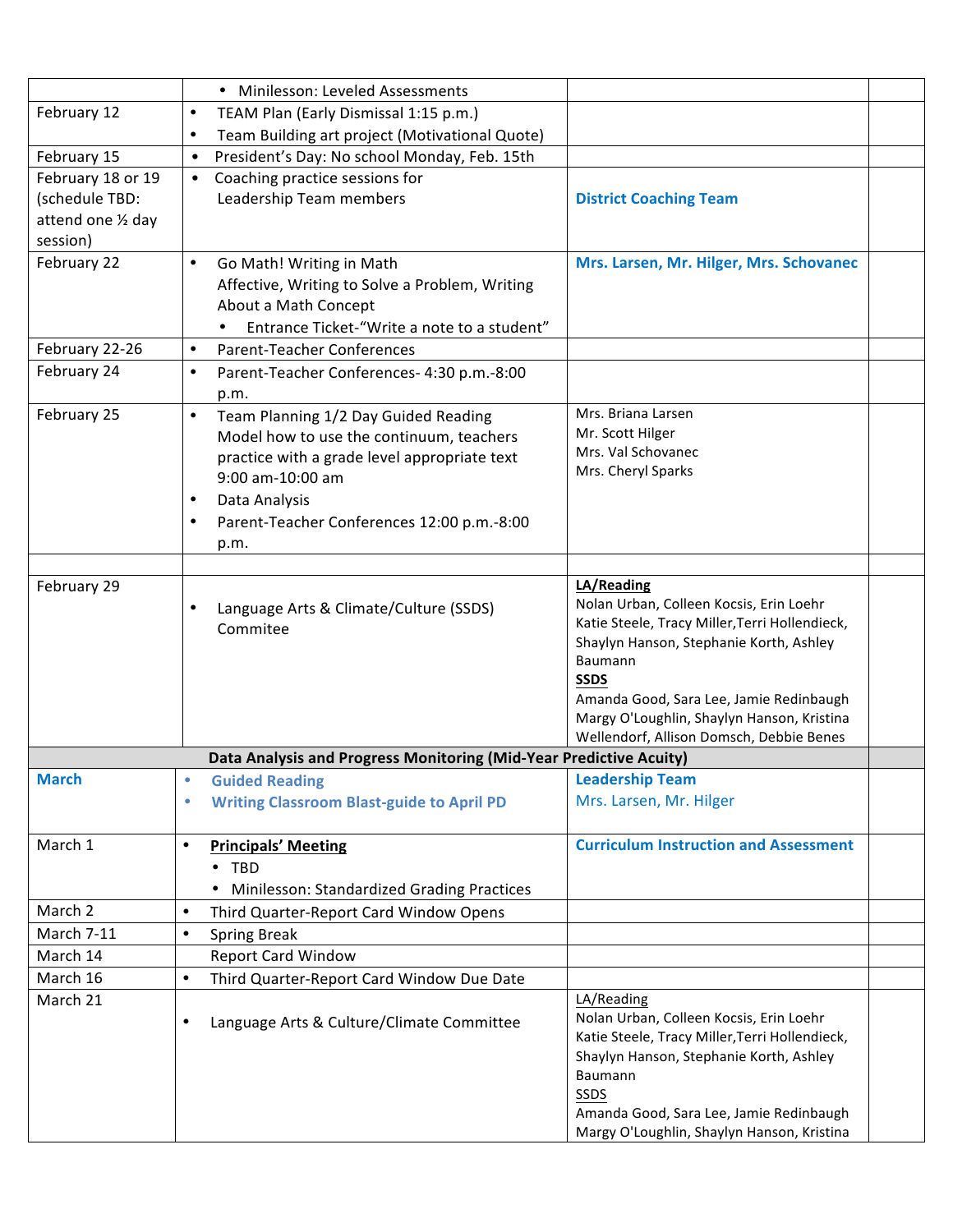|               |                                                                      | Wellendorf, Allison Domsch, Debbie Benes                                       |
|---------------|----------------------------------------------------------------------|--------------------------------------------------------------------------------|
| March 28      | $\bullet$<br>Staff Meeting Guided Reading/F&P Level                  | Leadership Team                                                                |
|               | Entrance Ticket-"Write a note to a student"                          | Mrs. Larsen, Mr. Hilger                                                        |
|               |                                                                      |                                                                                |
|               |                                                                      |                                                                                |
|               |                                                                      |                                                                                |
|               |                                                                      |                                                                                |
| <b>April</b>  | <b>Writer's Workshop</b><br>٠                                        | <b>Leadership Team</b>                                                         |
|               |                                                                      | Mrs. Larsen, Mr. Hilger                                                        |
| April 4       |                                                                      | <b>ILT</b>                                                                     |
|               | Instructional Leadership Team<br>٠                                   | Colleen Kocsis , Christian Bryan, Julie Bullard,                               |
|               |                                                                      | Tracy Froien, Katie Steele, Gina Quedensley,                                   |
|               |                                                                      | Monica West, Shaylyn Hanson                                                    |
| April 11      | <b>Staff Meeting: Writer's Workshop</b><br>٠                         |                                                                                |
|               | Entrance Ticket-"Write a note to a student"                          |                                                                                |
|               | 4 <sup>th</sup> Quarter Progress Report Card Window Opens            |                                                                                |
| April 12      | • Principals' Meeting                                                |                                                                                |
|               | $\cdot$ TBD                                                          |                                                                                |
|               | • Minilesson: Leveled Assessments                                    | <b>Curriculum Instruction and Assessment</b>                                   |
| April 15      | 4 <sup>th</sup> Quarter Progress Report Card Window Due<br>$\bullet$ |                                                                                |
|               | Date                                                                 |                                                                                |
| April 18      | Minnesota Humanities Committee                                       | <b>Minnesota Humanities Committee</b><br>Nolan Urban, Colleen Kocsis, Jamie    |
|               |                                                                      | Redinbaugh, Tracy Miller, Monica West                                          |
|               |                                                                      | Lisa Phillips                                                                  |
| April 22      | <b>Team Planning</b><br>$\bullet$                                    |                                                                                |
|               | Imagine Learning, Big Brainz, Study Island, Acuity                   |                                                                                |
|               | Entrance Ticket-"Write a note to a student"                          |                                                                                |
| April 25      | Teacher Planning and Preparation (full day)<br>$\bullet$             |                                                                                |
|               |                                                                      |                                                                                |
| <b>May</b>    | <b>Committee Share Out</b>                                           | <b>Leadership Team</b>                                                         |
|               |                                                                      | Mrs. Larsen, Mr. Hilger                                                        |
|               |                                                                      |                                                                                |
|               |                                                                      | <b>UNRAAVEL Math Pilot Team-CUBES</b>                                          |
|               |                                                                      |                                                                                |
| May 2         | <b>Staff Meeting</b><br>$\bullet$                                    |                                                                                |
|               | Math, LA, Culture and Climate, Wellness<br>٠                         |                                                                                |
|               | Entrance Ticket-"Write a note to a student"                          |                                                                                |
| May 9         | $\bullet$<br>PS Presentation - Faculty Workshop                      | <b>Sixth Grade Recognition Committee</b><br>Tamara Wixon, Nolan Urban, Shirley |
|               | Sixth Grade Recognition Committee<br>٠                               | Farrington, Jamie Redinbaugh, Kristina                                         |
|               | Fifth Grade Recognition Committee<br>٠                               | Wellendorf, Terri Hollendieck                                                  |
|               |                                                                      | Stephanie Campbell                                                             |
| <b>May 10</b> | <b>Principals' Meeting</b><br>$\bullet$                              | <b>Curriculum Instruction and Assessment</b>                                   |
|               | TBD<br>$\bullet$                                                     |                                                                                |
| May 12        | 4 <sup>th</sup> Quarter Report Card Window Opens<br>$\bullet$        |                                                                                |
| May 16        |                                                                      | <b>ILT</b>                                                                     |
|               | Instructional Leadership Team<br>٠                                   | Colleen Kocsis, Christian Bryan, Julie Bullard,                                |
|               |                                                                      | Tracy Froien, Katie Steele, Gina Quedensley,                                   |
|               |                                                                      | Monica West, Shaylyn Hanson                                                    |
| May 18        | 4 <sup>th</sup> Quarter Report Card Window Due Date<br>$\bullet$     |                                                                                |